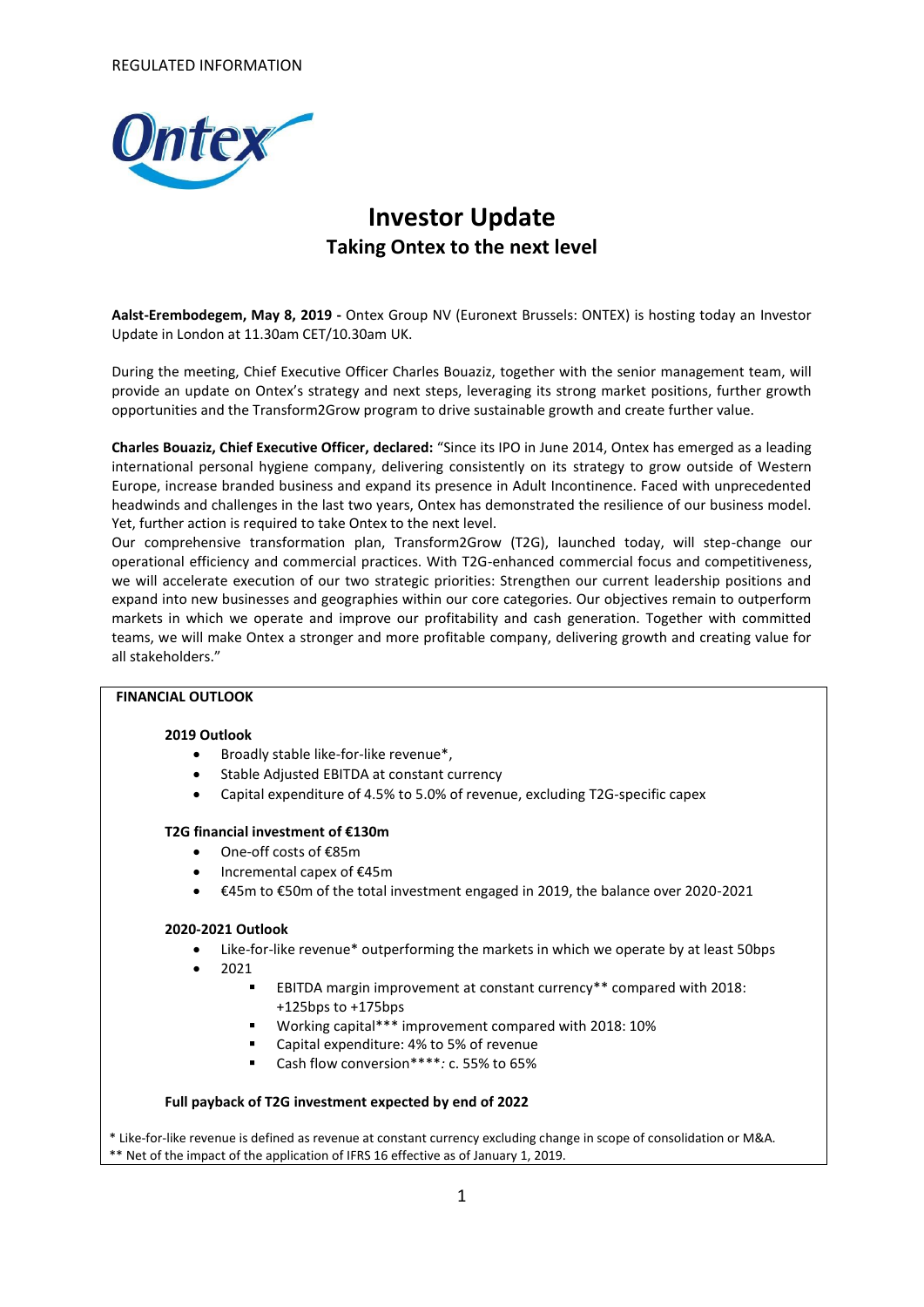\*\*\* On the basis of the 2018A reported working capital of €421 million, excluding factoring as per Ontex's definition (inventories, trade receivables, prepaid expenses and other receivables minus trade payables, accrued expenses and other payables).

\*\*\*\* Cash flow conversion is calculated as (Adj. EBITDA - Capex + Change in Working Capital) / Adj. EBITDA.

Ontex's Investor Update covers the following points:

#### **Transformation well underway**

Since its IPO in 2014, Ontex has transformed itself from a European-based manufacturer into a leading international personal hygiene company

- Ontex has delivered geographic expansion and growth in sales and profit since its IPO
- Strategic objectives have been supported by selective acquisitions: Serenity in Italy (2013), Grupo Mabe in Mexico (2016) and Hypermarcas's personal care activities in Brazil (2017)
- Unprecedented external headwinds exacerbated internal challenges, which Ontex mitigated with proactive measures, notably improved mix, pricing and savings in manufacturing, supply chain, procurement and R&D
- In Brazil, Ontex has already launched a comprehensive turnaround plan addressing brand management, commercial organization, manufacturing and supply chain, and distribution network. These initiatives are starting to bear fruit, with sequential revenue and EBITDA margin improvement in 2018. We expect turnaround benefits to crystallize in the medium term and support our growth agenda.
- New capabilities in Manufacturing, Digital, R&D, Marketing and Sales have been added to reinforce Ontex's competitive strengths
- Ontex has also made important progress in its sustainability initiatives to become carbon-neutral by 2030, improve employee diversity and working conditions
- The organizational change from five to three Divisions allows greater agility and focus. Manufacturing and Supply Chain across the company have been regrouped into one Operations Division, for increased coordination, scale and efficiency
- Yet further action is needed to take Ontex to the next level. Through the deployment of Transform2Grow, a comprehensive transformation program, Ontex will be able to build on its fundamentals to deliver sustainable profitable growth and accelerate value creation

#### **Favorable market fundamentals underpin the next phase**

Ontex is well positioned to benefit from the underlying growth trends currently reshaping the personal hygiene industry

- Ontex has strong assets both in terms of geographic footprint and product categories, with a solid presence in emerging markets as well as in Incontinence and Babycare, which are expected to be the fastest-growing hygiene categories worldwide between 2018 and 2023
- Demographic trends as well as the growth potential from increasing usage rates of personal hygiene products around the globe create significant opportunities for Ontex
- In Retailer Brands, regions such as Eastern Europe, the United States and Latin America offer strong growth potential
- Other market trends, such as consumers favouring local brands and rapid e-commerce growth, are also relevant to Ontex and fit with its business model
- Ontex is also uniquely positioned to drive consolidation in a highly-fragmented industry

#### **T2G: Boosting operational efficiency and drive commercial excellence**

The Investor Update will be an opportunity for Ontex's management to detail Transform2Grow, the comprehensive transformation plan it is launching across its organisation. The plan has two main objectives:

- **Boost operational efficiency** 
	- Manufacturing excellence: Reinvigorate manufacturing strengths and leverage best practices through optimization of the existing manufacturing footprint, improvement of the shopfloor organizational model and roll-out of best practices for machine productivity
	- Supply chain optimisation: Optimize transportation, warehousing and end-to-end planning
	- Strategic procurement: Leverage increased scale to optimize procurement practices, with targeted cost reduction of 2% in direct purchasing and 8% in indirect purchasing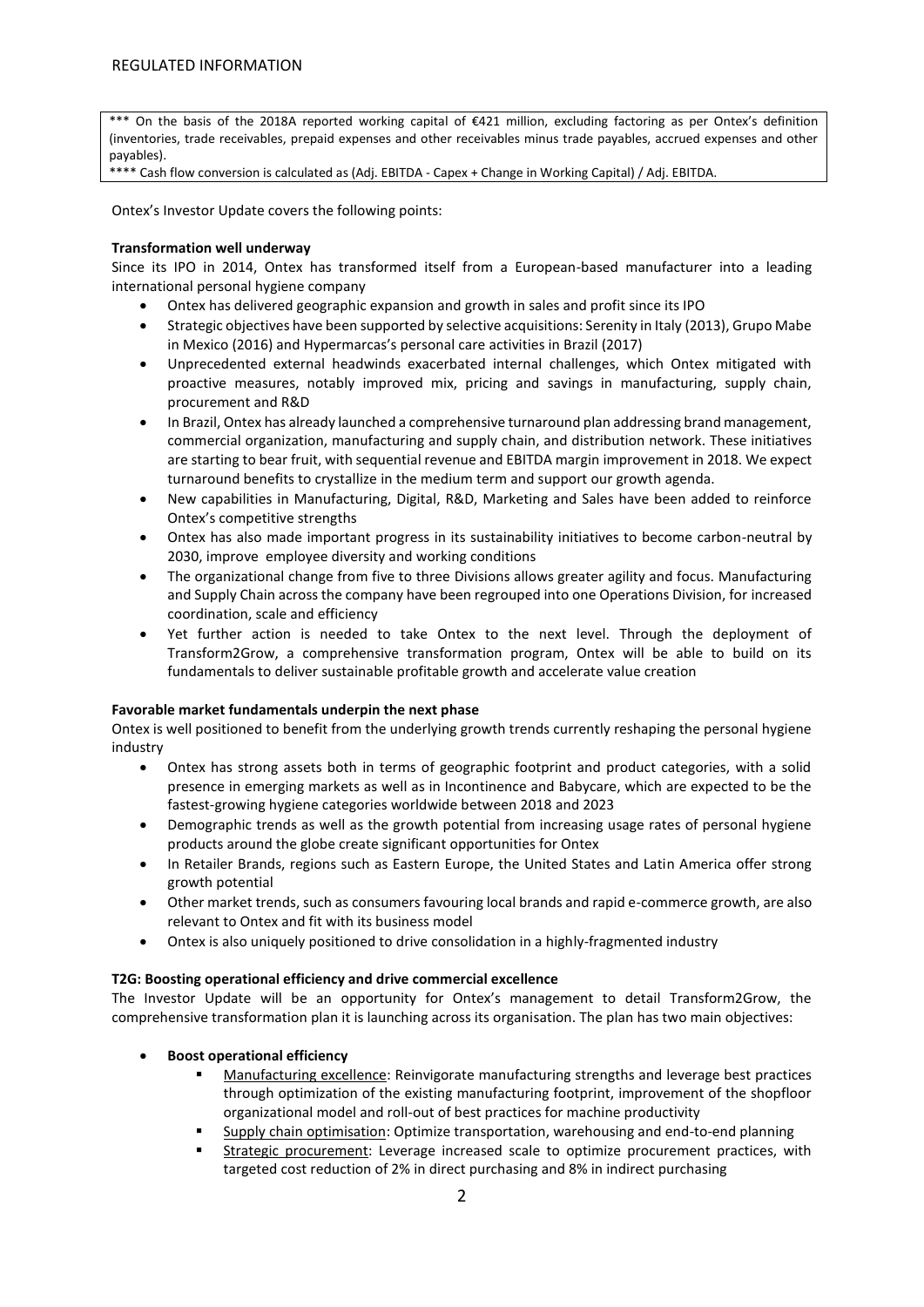- Product optimization: Reinforce innovation strengths in product design to optimise raw materials usage
- **Drive commercial excellence**
	- Category mix: Increased focus on the high-growth product segments
	- Customer value proposition: Offer more differentiated value propositions to customers through category expertise, partnership relationships as well as product and logistics excellence
	- Innovation relevance and speed: Leverage insight and research to build the right innovation roadmap and adapt innovation process to dual business model combining Branded and Retailer brands
- T2G will accelerate and expand capability across all areas through upgraded training programs, roll-out of global leadership and change management programs, benefitting from our Global Centers of Expertise. As employee engagement will be key to the T2G implementation in a step-by-step approach, Ontex will be investing in its people and capability building to empower employees and ensure the success and sustainability of the transformation.
- The T2G plan will entail an **investment of €130 million**, split between one-off costs of €85 million and Capex of €45 million, with a **full pay-back by the end of 2022**. We expect €45 million to €50 million of the investment in 2019, and the remainder in the 2020/2021 period.

### **Clear strategic priorities to drive profitable growth**

Ontex has two clear strategic pillars, supported by T2G and underpinned by highly attractive market fundamentals, to deliver sustainable profitable growth:

- **Strengthen current leadership positions in its three divisions:**
	- In Europe: Ontex aims to maintain its leadership in the Retailer Brands segment of the market through differentiating factors such as product performance, consistent and reliable quality, superior service level, fast-follower innovation, competitive yet disciplined pricing, scale advantages and geographical reach
	- In America Middle East Africa Asia: The Group will grow locally-relevant brands and continue its turnaround of the Brazilian business. Ontex will build on its leadership in Adult Incontinence to shift towards Light Inco and Adult Pants, drive Baby pants adoption in its key markets, improve its distribution channel and upgrade its innovation
	- In Healthcare: Leverage scale and expertise acquired in the institutional channel to seize the opportunity to expand in pharma & retail
- **Expand into new businesses and geographies in core categories:**
	- North America: Ontex will leverage its European retail brand expertise to become a credible alternative to the current supplier base
	- Online sales: Ontex will take advantage of changing consumer trends towards e-commerce to support its Retailer Brands' online presence and store-to-online conversion, co-develop new value propositions with third-party lifestyle brands, further increase its presence on large Marketplaces and accelerate Direct-to-Consumer Subscription
	- Acquisitions: Ontex is strongly positioned to participate in industry consolidation, building on its solid track-record of cross-border acquisitions and integration of 13 companies since 1999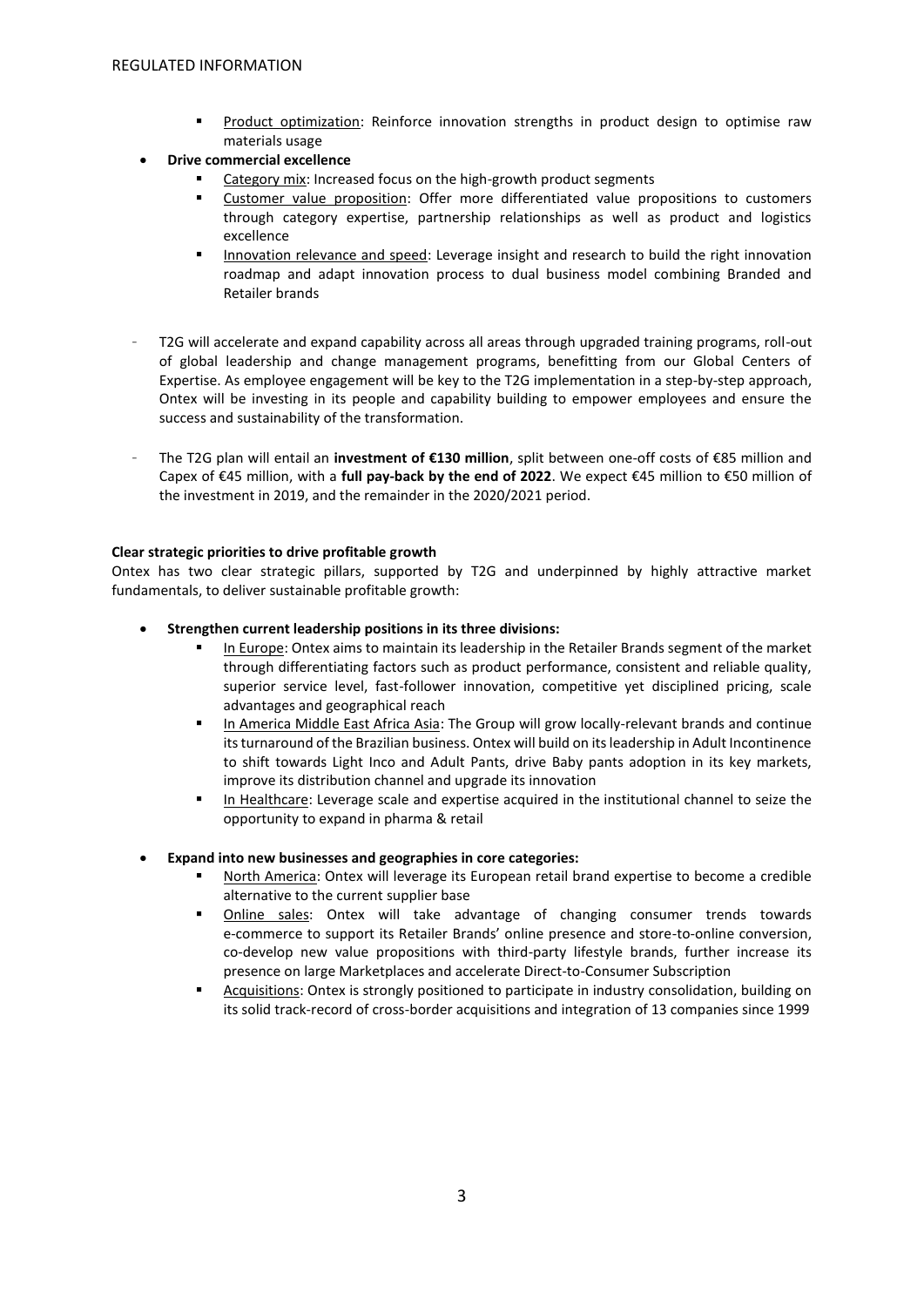### **Financial Outlook**

Ontex's financial objectives over 2019 – 2021 are as follows:

#### **2019 Outlook**

- Broadly stable like-for-like revenue\*,
- Stable Adjusted EBITDA at constant currency
- Capital expenditure of 4.5% to 5.0% of revenue, excluding T2G-specific capex

#### **T2G financial investment of €130m**

- One-off costs of €85m
- Incremental capex of €45m
- €45m to €50m of the total investment engaged in 2019, the balance over 2020-2021

#### **2020-2021 Outlook**

- Like-for-like revenue\* outperforming the markets in which we operate by at least 50bps
- 2021
- EBITDA margin improvement at constant currency\*\* compared with 2018: +125bps to +175bps
- Working capital\*\*\* improvement compared with 2018: 10%
- Capital expenditure: 4% to 5% of revenue
- Cash flow conversion\*\*\*\**:* c. 55% to 65%

### **Full payback of T2G investment expected by end of 2022**

\* Like-for-like revenue is defined as revenue at constant currency excluding change in scope of consolidation or M&A.

\*\* Net of the impact of the application of IFRS 16 effective as of January 1, 2019.

\*\*\* On the basis of the 2018A reported working capital of €421 million, excluding factoring as per Ontex's definition (inventories, trade receivables, prepaid expenses and other receivables minus trade payables, accrued expenses and other payables).

\*\*\*\* Cash flow conversion is calculated as (Adj. EBITDA - Capex + Change in Working Capital) / Adj. EBITDA.

## **INVESTOR UPDATE WEBCAST**

Management will host an Investor Update for investors and analysts in London on May 8, 2019 at 10:30am GMT/11:30am CET.

The Investor Update will also be webcast and can be accessed through the following link: [https://channel.royalcast.com/webcast/ontexgroup/20190508\\_3/](https://channel.royalcast.com/webcast/ontexgroup/20190508_3/)

## **FINANCIAL CALENDAR 2019**

| AGM                 | May 24, 2019     |
|---------------------|------------------|
| H <sub>1</sub> 2019 | July 31, 2019    |
| Q3 2019             | November 6, 2019 |

## **ENQUIRIES**

## INVESTORS PRESS

Philip Ludwig +32 53 333 730 Gaëlle Vilatte +32 53 333 708

[Philip.ludwig@ontexglobal.com](mailto:Philip.ludwig@ontexglobal.com) [Gaelle.Vilatte@ontexglobal.com](mailto:Gaelle.Vilatte@ontexglobal.com)